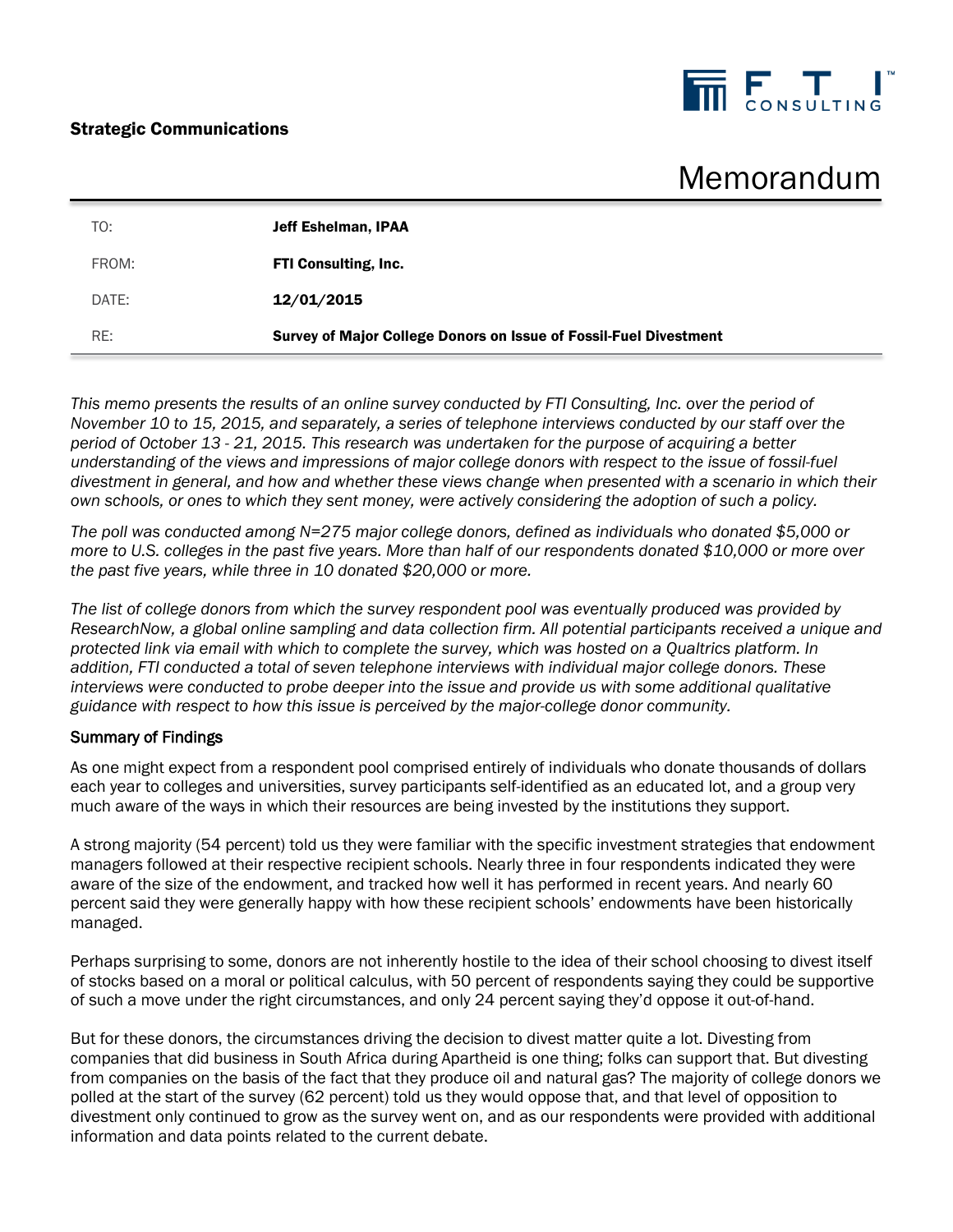Respondents' strong opposition to fossil-fuel divestment appears to be driven by several different but related factors and phenomena. For starters, greater than three quarters of donors we polled (76 percent) told us that endowment managers should be using donors' money to maximize returns, not to make political statements – striking considering that, only a few questions before, 50 percent indicated they could support generic divestment under the right circumstances. But once "generic" divestment became "fossil-fuel" divestment, support for the concept begins to evaporate immediately.

Respondents also were not convinced that divestment would produce a cost-benefit outcome that benefits the divested school. A full 80 percent of respondents said they'd expect fossil-fuel divestment to adversely impact the financial returns of the investment accounts from which oil-and-gas related stocks were removed, while 71 percent said that divestment would have absolutely no impact on the companies being targeted by the divestment campaign.

Separately, 79 percent of respondents said they believe that divestment would have "no tangible impact" on the environment and climate change. And only four percent of respondents said they strongly agreed that "widespread divestment of oil and gas related securities would have a tangible impact on climate change." Only 20 percent said they even slightly agreed with that contention.

With the position of college donors on the issue of fossil-fuel divestment now pretty firmly established, we wanted to probe deeper to see whether opposition to divestment could potentially spur these donors into additional action. If they were told that a college in which they've invested significant resources had decided to sell energy-related stocks for purposes other than maximizing returns, would they be angry? Would they reconsider sending those schools money? Would they pull their resources out entirely?

Nearly two-thirds of respondents (66 percent) indicated to us that they would be less likely to invest their money in a college or university that had decided to divest itself of oil-and-gas related stocks. When asked which specific actions they would consider taking in response to a school's decision to divest, a solid majority said they would either talk directly to a college administer about the policy, spread the word to other donors that the school had decided to divest, or completely cut-off funding from that institution. Only 44 percent of respondents said they would do none of these things.

### Individual Key Findings

- The majority of donors are familiar with the size of the endowment of the college to which they primarily donate, and many are also familiar with the investment approach followed by the the college's endowment managers.
	- ‒ 74 percent are familiar with the size of the endowment, including 31 percent who are very familiar.
	- ‒ Just over half (54 percent) are familiar with the investment approach and strategy of the endowment.
	- ‒ Nearly six-in-ten (59 percent) approve of the way the college manages its endowment.
- The energy industry as a whole is viewed as a critical component of the broader economy.
	- ‒ 74 percent believe the sector is inextricably linked to other industrial sectors.
	- ‒ 62 percent view the sector as a cornerstone of the U.S. and global economy.
	- ‒ 56 percent view the sector as essential element of a balanced, diversified portfolio.
	- ‒ Only 19 percent believe its significance to the U.S. economy is overstated. This is consistent across party lines – 18 percent of Republicans, 18 percent of Independents, and 22 percent of Democrats agree.
- At the outset of the survey, exactly half of the donors say they support colleges divesting their endowments of certain stocks for political or moral reasons, such as selling off assets linked to companies that did business in South Africa during Apartheid, while about one-quarter (24 percent) oppose divestment.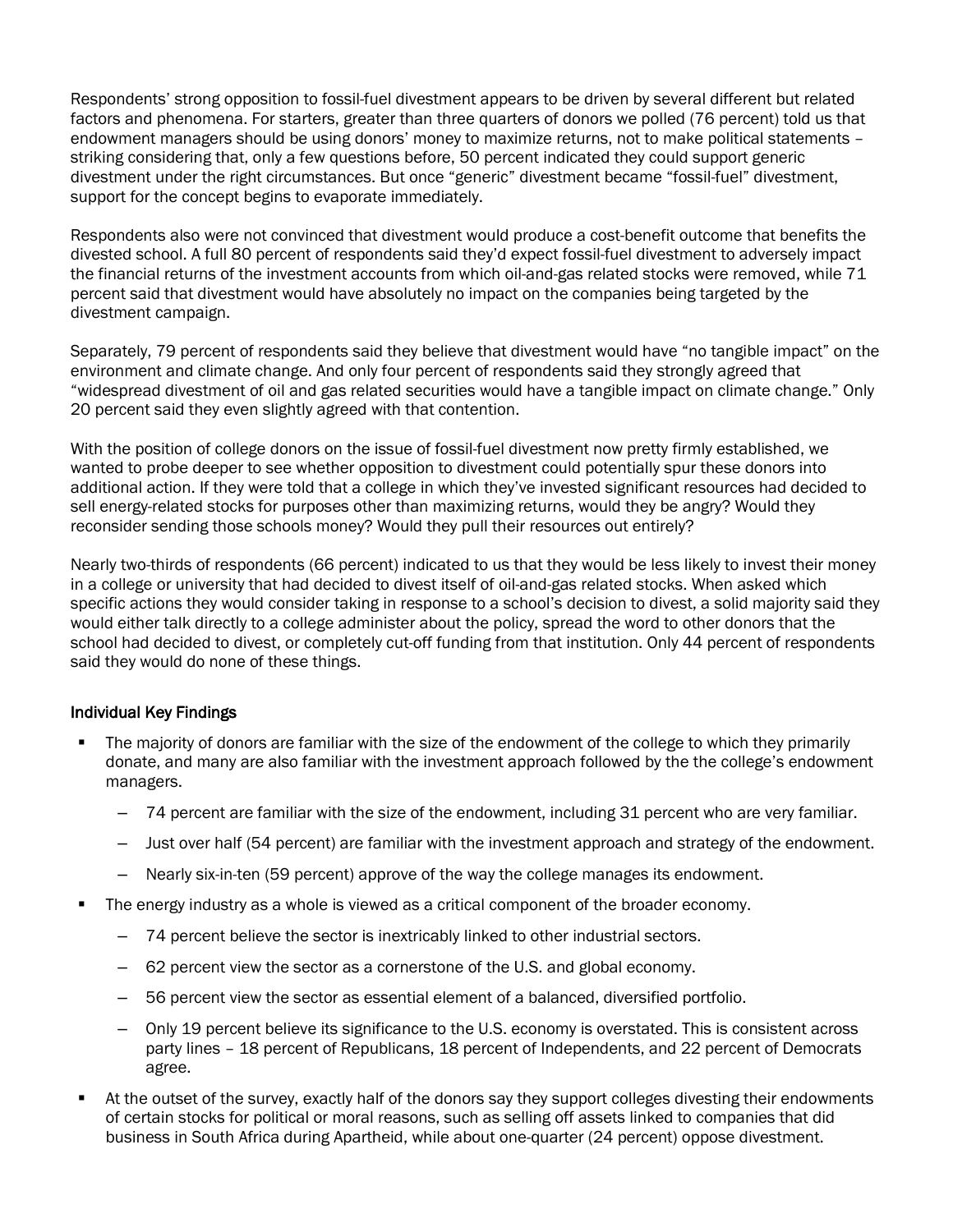- 58 percent of donors are familiar with efforts by activists to force colleges to divest their endowments of oil and natural gas companies, while about one-in-ten (9 percent) indicated they are not at all familiar with the topic.
	- ‒ Larger donors are more familiar with oil and gas divestment than those who have donated smaller amounts (71 percent of those who donated more than \$20,000 are familiar compared with 56 percent of those who donated \$5,000-\$10,000).
	- ‒ When asked from which sources they heard of oil and gas divestment, mainstream media (53 percent), financial media (35 percent) and friends/family (16 percent) are the most common sources.
	- ‒ Donors believe those advocating for oil and gas divestment are motivated by a desire to address climate change (52 percent), stigmatize the oil and gas industry (37 percent), create favorable conditions for new carbon-restricting policies (31 percent), and attract media attention (29 percent).
- When first asked if they support or oppose **divestment**, donors emphatically say that they support schools efforts to push back against divestment proponents.
	- ‒ Nearly two-thirds (62 percent) support colleges' decision to reject divestment, while only 12 percent oppose. Nearly four-in-ten (39 percent) strongly support colleges' decision to reject divestment.
		- o This was largely consistent across gender (65 percent of males and 58 percent of females support rejecting divestment) and age (65 percent of respondents aged 18-54 and 60 percent of those aged 55+ support rejecting divestment).
- After reading an argument used by opponents of divestment, stating that divestment deprives funds of diversification while doing nothing to impact the companies being targeted, the overwhelming majority of donors were more likely to support colleges' decision to reject divestment.
	- ‒ Greater than three-quarters (76 percent) of donors said they were more likely to support colleges' decision to reject divestment.
	- ‒ The anti-divestment messaging was impactful across party lines, as 84 percent of Republicans, 74 percent of Independents, and 68 percent of Democrats all became more likely to oppose divestment.
- Pro-divestment messaging doesn't resonate with donors one bit. After reading an argument used by supporters of divestment, suggesting that divestment would bring more attention to climate change and spur the development of sustainable technologies, the majority of donors were actually less supportive of divestment than they were before they heard the message.
	- ‒ Nearly three-quarters (71 percent) of donors said they were still more likely to support colleges' decision to reject divestment.
		- o *"I don't think it [divestment] will have that much effect on developing new technologies. I think it's just taking a political angle that is being pushed out there and will not benefit new technologies because the money isn't put in that direction." – S.K., donated ~\$20,000 in the past five years*
		- o *"These college institutions are going to hold such a small portion of an oil or gas companies' stock that their divestment is going to be a blip on the radar screen and the stock will be snapped up by somebody else who thinks differently than they do. As a result it's not going to change anything that particular company does. It's not going to change any carbon emissions." – E.D., donated ~\$7,000 in the past five years*
- Recent studies which demonstrate the potential negative financial impact of divestment on college endowments carry weight with donors.
	- ‒ Eight-in-ten (80 percent) donors said they were more likely to support colleges' decision to reject divestment after reading about a University of Chicago study which found that investment portfolios divested of oil and gas performed about 70 basis points worse each year.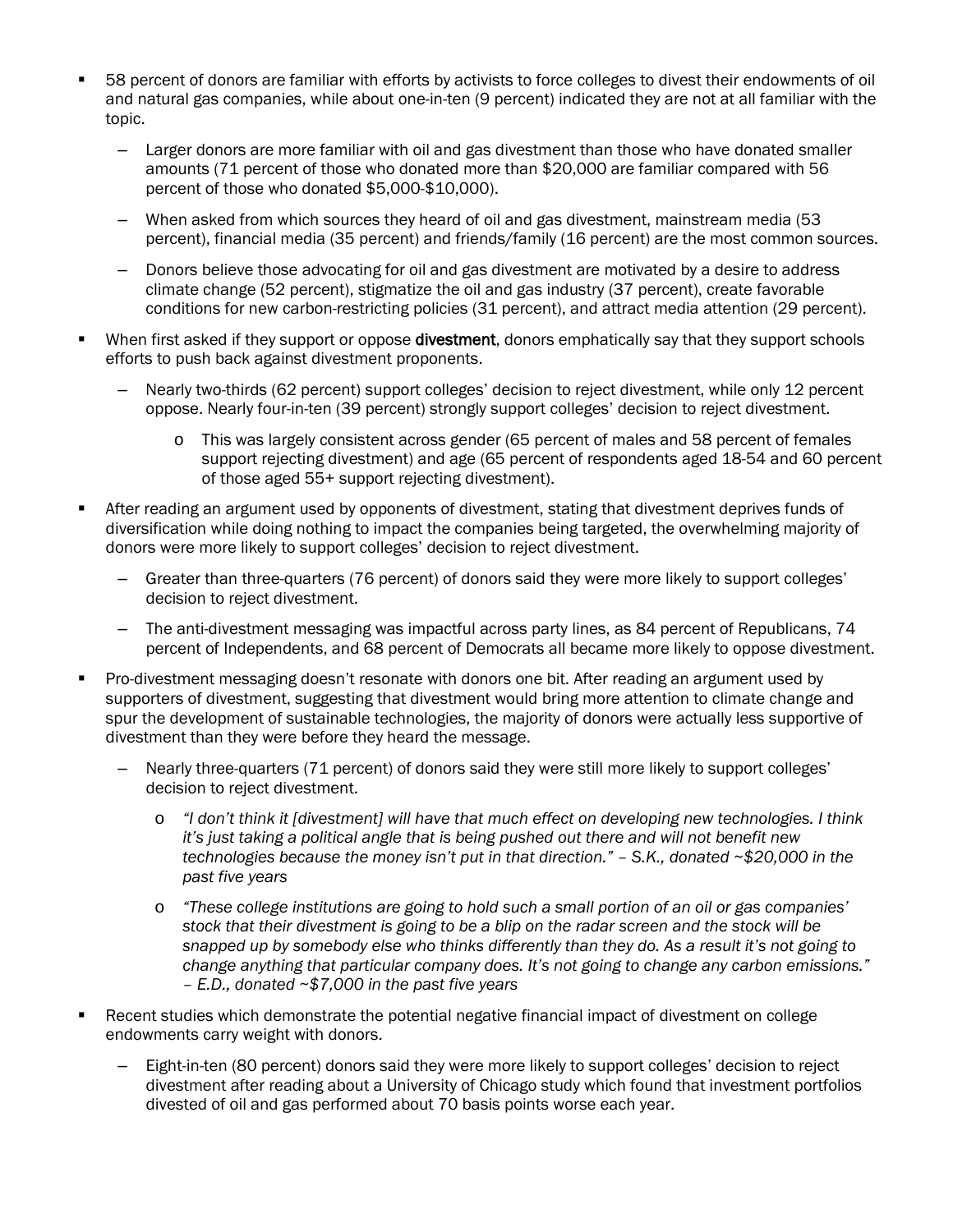- Similarly, after reading about a recent Caltech study which found that the endowments of five leading universities would lose more than \$195 million per year if they divested, 76 percent of donors said they were more likely to support colleges' decision to reject divestment.
- ‒ Nearly six-in-ten (59 percent) donors believe that oil and gas divestment is a costly strategy with the potential to dramatically lower returns due to the importance and size of the energy sector.
- Donors are clearly influenced by comments recently made by several prestigious schools that have rejected divestment.
	- ‒ Nearly eight-in-ten (79 percent) donors said they were more likely to support colleges' decision to reject divestment after learning that Harvard president Drew Faust spoke out against it.
	- ‒ 81 percent stated they were more likely to support colleges' decision to reject divestment after reading the anti-divestment comments from MIT president Rafael Reif from October 2015.
		- o "*I agree with the universities. I think it is hypocritical and overly politically correct." – R.D., donated ~\$10,000 in the past five years*
		- o *"Yes, it would [influence my opinion]. Specifically because you've named some top universities. I would think they have done some due diligence and taken a stand for a specific reason." – E.D., donated ~\$7,000 in the past five years*
- All cost and no gain: There is widespread agreement among donors that fossil fuel divestment would have little to no impact on the environment or on the bottom line of the targeted companies, while decreasing the value of colleges' endowments.
	- ‒ 80 percent believe that their alma mater divesting of oil and gas companies would decrease the value of the endowment. This is consistent across party lines: 83 percent of Republicans, 77 percent of Independents, and 79 percent of Democrats agree.
		- o "*The whole purpose of diversification is to improve returns by having a broad portfolio and anything which limits that portfolio almost has to have a negative impact on diversity."– R.D., donated ~\$10,000 in the past five years*
	- ‒ 79 percent believe that their alma mater divesting of oil and gas companies would have no tangible impact on the environment.
		- o Additionally, only 20 percent of respondents believe that widespread divestment of oil and gas related securities would have a tangible impact on climate change.
	- ‒ 71 percent believe that their alma mater divesting of oil and gas companies would have no impact on the bottom lines of oil and gas companies. This is consistent across party lines: 78 percent of Republicans, 68 percent of Independents, and 67 percent of Democrats agree.
		- o "*It's not going to punish them [oil and gas companies]. All it's doing is hurting their portfolio."– J.S., donated ~\$25,000 in the past five years*
- Donors are in broad agreement regarding the overriding purpose of an endowment: 76 percent believe colleges should only use their donated money in a way that increases financial returns, helps finance worthwhile programs on campus, and/or supports student aid.
	- ‒ This finding was consistency across party lines, as 82 percent of Republicans, 76 percent of Independents, and 70 of Democrats agree that endowments should be entirely focused on increasing financial returns and supporting campus programs.
		- o *"I think they could be interested in the politics of our country, but I don't think they should use my monetary funds to further their political agenda." – SK, donated nearly \$20,000 in the past five years*
		- o *"If you truly don't believe that the administration is doing a good job or the endowment is doing a good job, why would you give? Especially if they change their behavior based on*